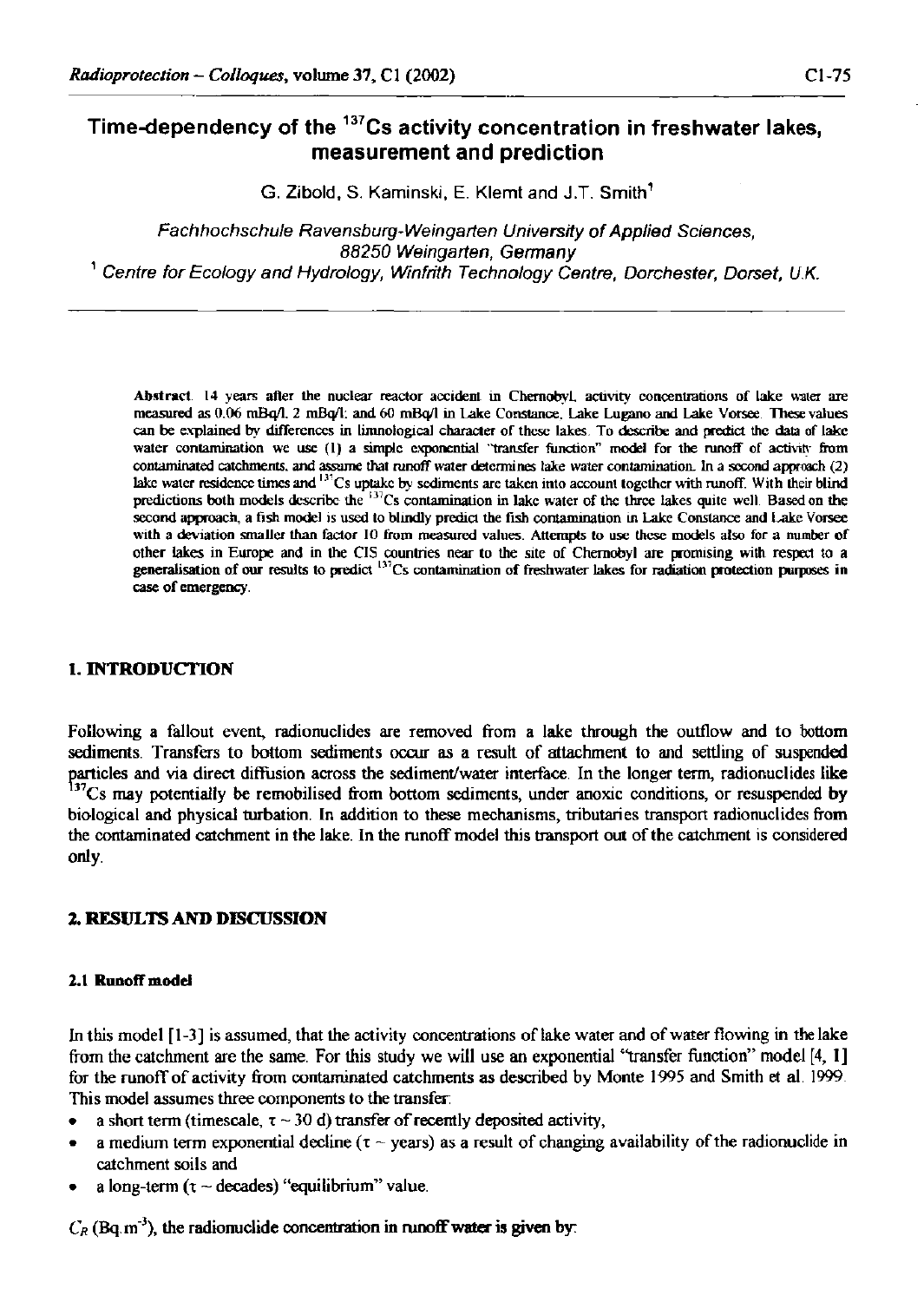$C_R(t) = D(\alpha e^{-(\alpha + \alpha)/\alpha} + \beta e^{-(\alpha + \alpha)/\alpha} + \gamma e^{-(\alpha + \alpha)/\alpha}$  (1) (1)<br>where  $\lambda$  is the decay constant of the radionuclide and *D* is the radionuclide fallout (Bq.m<sup>3</sup>) on the catchment.

From extensive data sets of  $^{137}Cs$  in runoff water the following parameter values resulted [2]:

 $a = 0.3 m<sup>-1</sup>$  $k_1 = 18 \nu^1$  *k, =lBy<sup>l</sup>*  $\beta = 0.003(f) + 0.05(f)$  m<sup>-1</sup> *fi = 0.003(/miJ + 0.05(f^) m' k2=0.4Iy>*   $k_2 = 0.02 y^2$  $\gamma = 0.0002(f_{min}) + 0.007(f_{min})$  m<sup>1</sup>

Where  $f_{org}$  is the fractional coverage of the catchment by organic, boggy soils and  $f_{min}$  (= 1 -  $f_{org}$ ), the fractional coverage by non-organic soils. This set of parameter values is used in the following models to make blind predictions for the "'Cs activity concentration in water and fish of three different lakes. Required input data for the "Runoff-model" is the deposition, D, and the catchment coverage by organic, boggy soils,  $f_{\text{org}}$ 

In Fig. 1 the result of the runoff model is given for Lake Constance, Lake Vorsee and Lake Lugano. The following input data have been used:

Table 1: Input data of the runoff model for lake water from catchments having fractional coverage by organic soils  $f_{\text{err}}$  and l31Cs inventory *D* and decay constant *X.* 

| Lake      | <b>SUP</b> | D {kBa/m <sup>2</sup> ] | -11<br>ı r<br>~ |
|-----------|------------|-------------------------|-----------------|
| Constance |            |                         | 0.02295         |
| Vorsee    | 0.2        | 28                      | 0.02295         |
| Lugano    |            | 24                      | 0.02295<br>.    |



Figure 1: Time-dependency of  $137Cs$  activity concentration of water in three prealpine lakes, measured data with trend lines and ecological half-lives T, and *T2.* Runoff model calculated until 2006. Full symbols give initial values.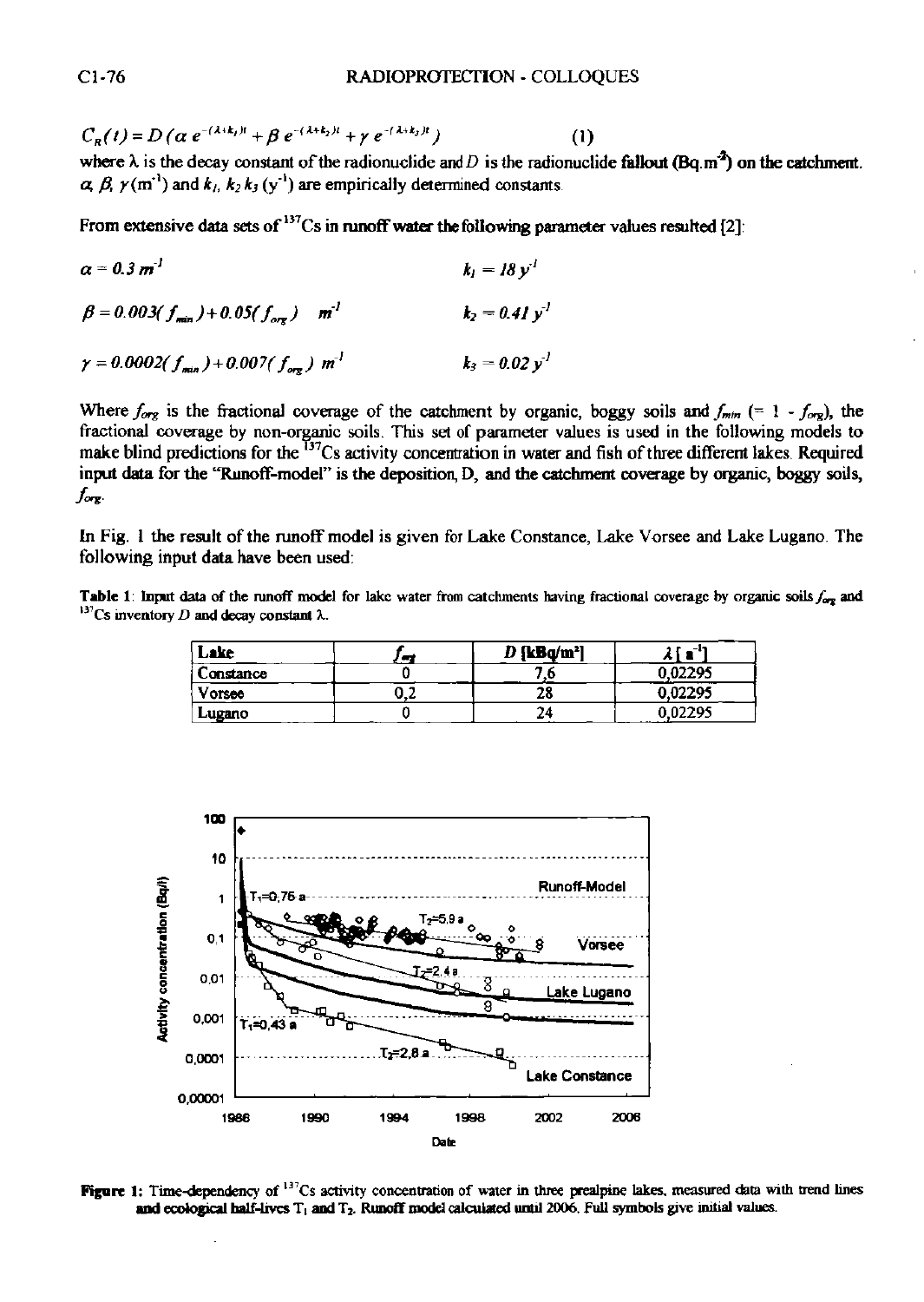#### **ECORAD 2001** CL-77

In Fig. 1 data measured [5-8], are presented together with trend lines for these data points. For the year 2000 a good fit of the data is achieved for lakes Vorsee and Lugano. For Lake Lugano activity concentrations given at the same sampling date are for different water depth, and they increase in value with water depth. For Lake Constance measured values are a factor 10 smaller than fitted values. It is known [9, 10] that the catchment of Lake Constance is rich in clay minerals, e.g. illite, which can fix <sup>137</sup>Cs, so that activity concentration of runoff water is smaller for this catchment as compared to the catchments of the other two lakes. The initial decline in contamination in lakes is determined not by runoff but by in-lake processes, thus  $ln2/k<sub>1</sub>$  is different from the experimental  $T<sub>1</sub>$ , which is the lake Cs residence time.

### **2.2 Lake model**

This model [1-3] takes into account runoff from the catchment, outflow and sedimentation of suspended particulates. By consideration of mass balance, we can write a differential equation for  $C_{\ell}$  (Bq-m<sup>-)</sup>, the total lakewater concentration of the radionuclide, dissolved in the water and adsorbed to suspended particulates:

$$
\frac{dC_t}{dt} = \frac{C_R}{\tau_w} - \frac{C_L}{\tau_w} - \frac{C_L}{\tau_L} - \lambda C_L
$$
\n(2)

 $C_R$  (Bq-m<sup>-3</sup>) is the activity concentration of inflowing streams as estimated by Equation (1),  $\tau_w$  the water residence time constant is defined under the assumption that discharges of water through the outflow and inflow are about the same.  $x_1$ , the residence time constant for uptake by sediments represents transport to the sediments via attachment to and settling of suspended particulates, diffusion is not considered.  $\lambda$  (y<sup>-1</sup>) is the radioactive decay constant.

The model for prediction of  $\cdot$  Cs in lake water is [1-3]:

$$
C_{L} = C_{L}(\theta)e^{-(K+k)t} + \frac{De^{-kt}}{\tau_{w}} \left[ \frac{\alpha(e^{-kt} - e^{-kt})}{K - k_{j}} + \frac{\beta(e^{-kt} - e^{-kt})}{K - k_{z}} + \frac{\gamma(e^{-kt} - e^{-kt})}{K - k_{z}} \right]
$$
(3)

 $C_L(0)$  (Bq-m<sup>-3</sup>) is the initial mean lakewater concentration (shown in Fig. 1 and Fig. 2 as open symbols).  $\alpha$ ,  $\beta$ ,  $\gamma$ ,  $k_1$ ,  $k_2$ ,  $k_3$  are the same parameters and have the same values as in the runoff model above. *D* is the deposition to the catchment, also as in the runoff model above.  $K$ ,  $C_{\ell}(0)$  and  $\tau_{\ell}$  are given by:

$$
K = I/\tau_{\star} + I/\tau_{L} \qquad C_{L}(0) = \frac{D_{L}}{\delta} \qquad \tau_{L} \approx \delta/f_{p}v_{p} \qquad (4)
$$

where  $D_L$  (Bq.m<sup>-2</sup>) is the deposition per square metre of lake surface,  $\delta(m)$  is the mean depth of the lake,  $v_p$  (m-y<sup>-1</sup>) is the particulate settling velocity,  $f_p$  is the dimensionless fraction of activity sorbed to suspended particles, determined by  $K_d$  (m<sup>3</sup>·kg<sup>-1</sup>), the solids-aqueous distribution coefficient, and *s* (kgm<sup>-3</sup>) the suspended solids concentration as

$$
f_p = \frac{sK_d}{1 + sK_d}.
$$

Measured data and input values to the model are collected in table 2

In Fig. 2 the result of the lake model calculation is presented together with measured values. Especially for Lakes Constance and Lugano, agreement between measurement and modelling is satisfying . For Lake Vorsee calculated activity concentrations are too small by factor 3. The values of  $K<sub>d</sub>$  in table 2 are measured with respect to the exchangeable  $^{13}$ Cs [11, 12]. For the chosen values of parameters the lake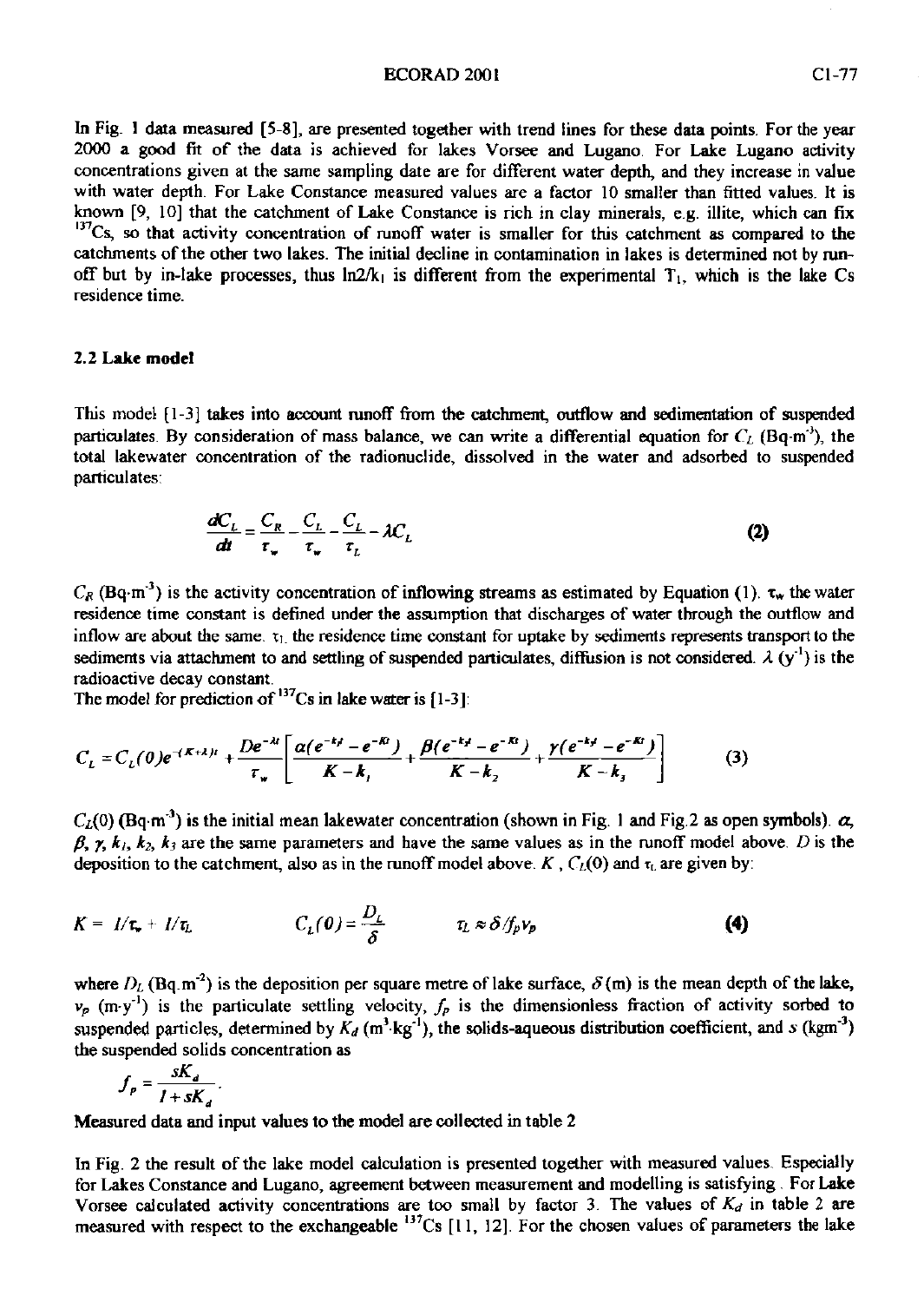model underestimates the contamination. For Lake Vorsee a reported seasonal redissolution of <sup>137</sup>Cs from the sediment  $[13]$ , not considered in the model, could add to this underestimation. It is known that  $\frac{137}{12}$  is bound tightly in the sediment of Lake Constance [10], whereas less tightly in that of Lake Lugano [14]

### **Table 2: Characteristics of lakes studied**

| <b>Properties</b>                                     | Lake       | Lake         | Lake         |
|-------------------------------------------------------|------------|--------------|--------------|
|                                                       | Constance  | Vorsee       | Lugano       |
| Lake surface (km²)                                    | 572        | 0.09         | 48.9 (total) |
| Max. water depth (m)                                  | 254        | 2,2          | 288          |
| Catchment area A <sub>c</sub> (m <sup>2</sup> )       | 11487 E+06 | $1.27E + 06$ | $615E + 06$  |
| Potassium concentration [K'] (10 <sup>-6</sup> Eq./l) | 25         | 50           |              |

| Values used in the model                                                  | Lake<br>Constance | Lake<br><b>Vorsee</b> | L. Lugano<br>South. Bas. |
|---------------------------------------------------------------------------|-------------------|-----------------------|--------------------------|
| Mean water depth $\delta$ (m)                                             | 85                | 0.6                   | 55                       |
| Time constant $\tau_w$ (a)                                                | 4.1               | 0,24                  | 2,5                      |
| Deposition on lake surface $D_L$ (kBq/m <sup>2</sup> )                    | 17                | 28                    | 24                       |
| Suspended solids concentration $s$ (kg.m <sup>-3</sup>                    | 0.001             | 0.005                 | 0.0007                   |
| <b>Particulate settling velocity <math>v_p</math> (m. a<sup>-1</sup>)</b> | 2370              | 401                   | 401                      |
| Distribution coefficient $K_d$ (m <sup>3</sup> kg <sup>-1</sup> )         | 33                |                       |                          |
| Fraction of activity sorbed to particles $f_p$                            | 0,032             | 0.005                 | 0.0035                   |
| Rate $K(a^{\dagger})$                                                     | 1.14              | 7,5                   | 4.25                     |
| Initial activity concentration $C_L(0)$ (Bq/m <sup>3</sup> )              | 200               | 46667                 | 400                      |



Figure 2: Time-dependency of <sup>137</sup>Cs activity concentration of water in three prealpine lakes, measured data with trend lines **and ecological half-lives T, and T; . Lake model (dashed) calculated until 2006. Full symbols give initial values.** 

## **2.3 Comparison of ecological half-lives of European lakes**

Smith et al.  $[2, 3]$  compared the time-dependency of the  $\frac{13}{2}$ Cs activity concentration in water of several European lakes. In Fig. 3 some of their data and the results for the three lakes of this study are given for the ecological half-lives  $T_1$  and  $T_2$  for 17 and 20 lakes respectively. Fig. 3 indicates that ecological half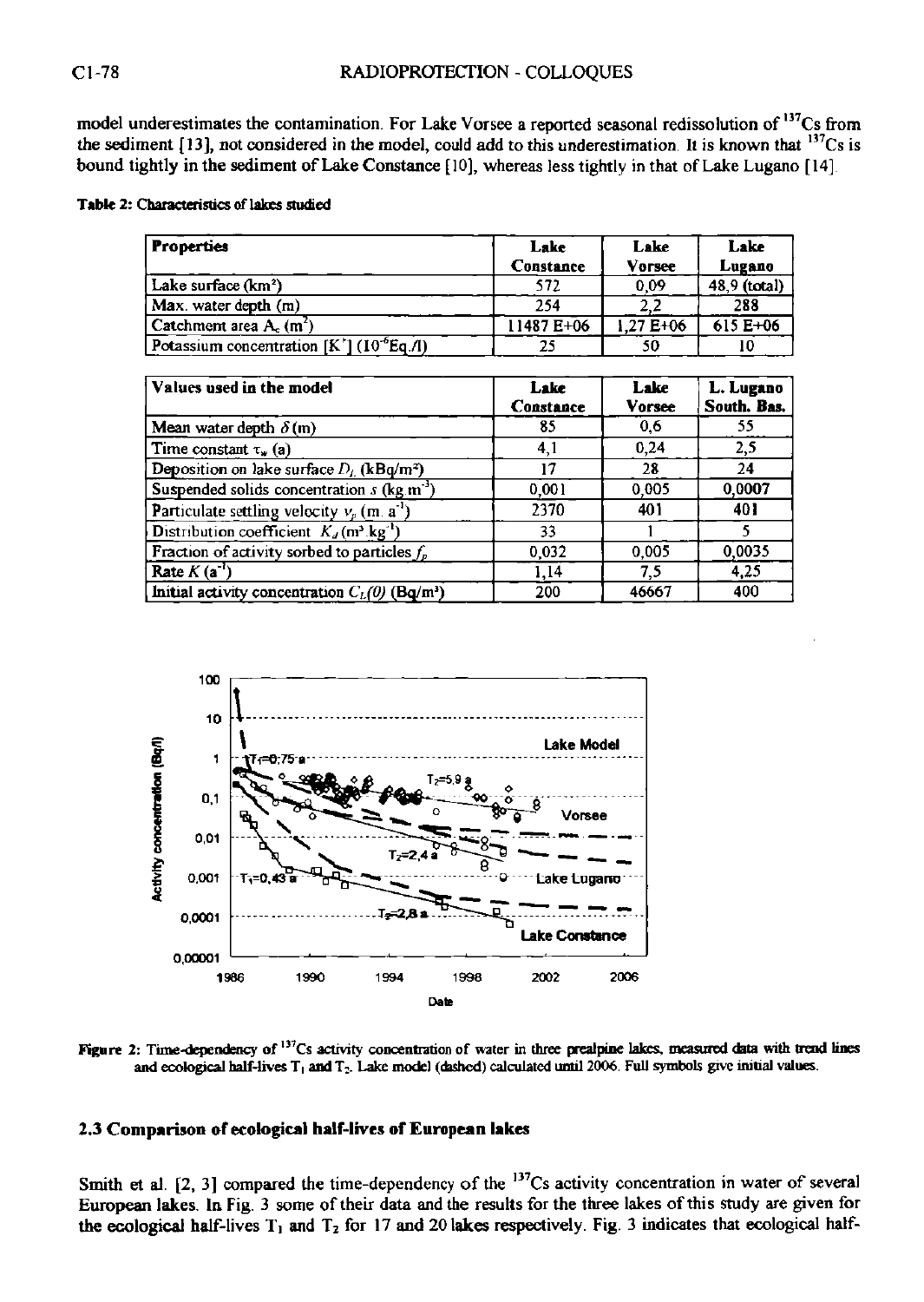lives of lakes are distributed log-normally and geometric mean values are  $T_{1em} = 0.41$  years and  $T_{2gm} =$ 2,7 years. Deviations from the log-normal distribution for small  $T<sub>1</sub>$  are probably due to overlap with ecological half-times belonging to a time window of even smaller values. These values are not included **in** the geometric mean values given in Fig.3.



**Figure 3:** Frequency distribution of the logarithm of ecological half-lives  $T_{\text{geo}}$  and geometric mean values  $T_{\text{typ}}$  and  $T_{\text{sym}}$  of the **<sup>337</sup>Cs activity concentration in European Lakes [1-7].** 



#### **2.4 Fish contamination in Lake Constance and Lake Vorsee**

**Figure 4:** Time-dependency of <sup>13</sup> Cs activity concentration of fish in 2 pre-alpinc lakes, measured data and fish model blind predection until 2006.